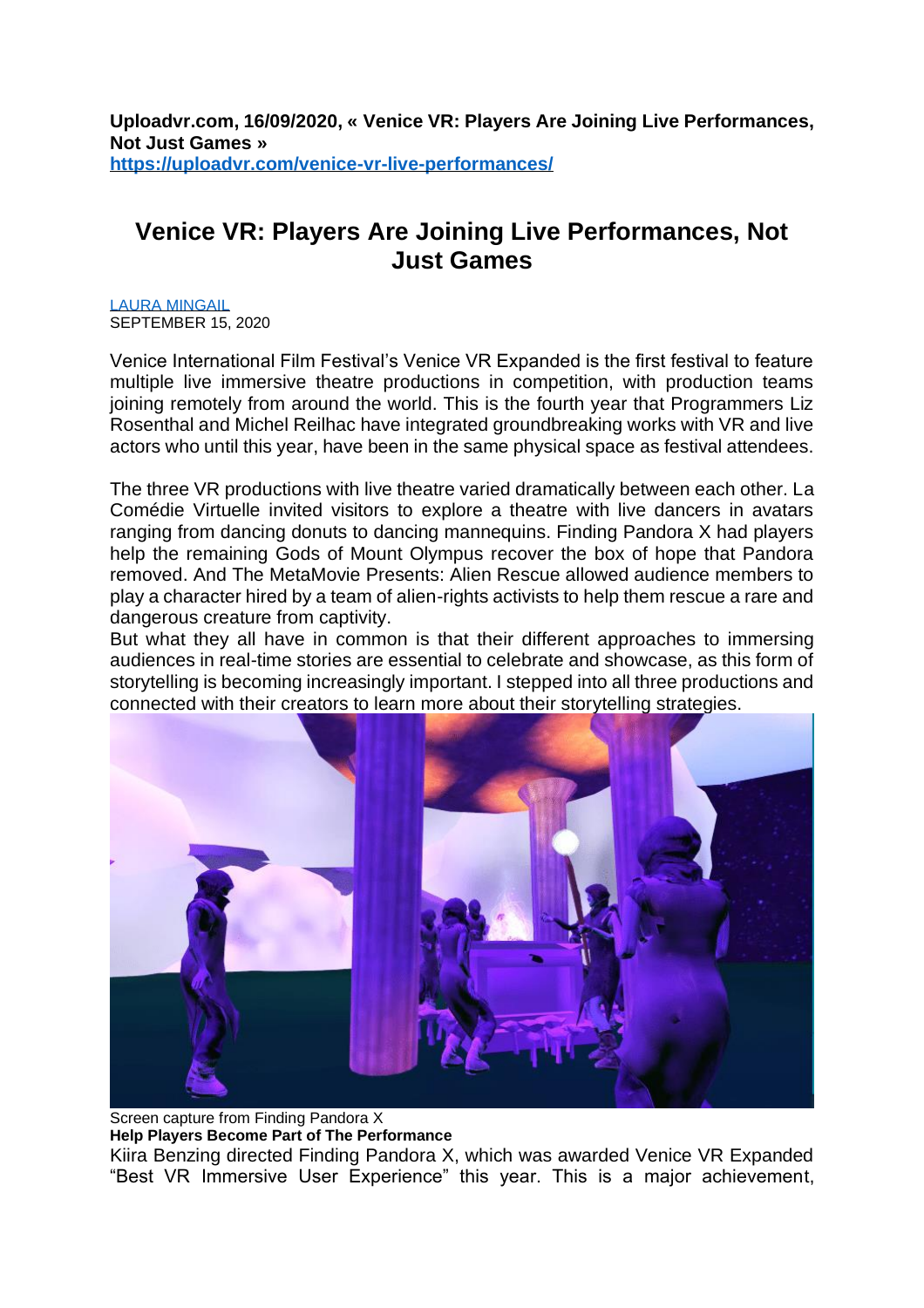especially considering the dramatically increased complexity of creating a live immersive production. The production cleverly integrates players into a collective Greek Chorus, while actors see, speak and collaborate with them both as a group and individually throughout the story. Interactions with the characters and other players that we were all in the adventure with, did wonders for reinforcing the illusion of presence in it.

The action and dialogue moved at a pace that allowed for all players to feel as if they were actively playing an important role, while also avoiding moments where a player could try to be disruptive. Puzzles in the narrative also move it forward. Benzing explains that "it's a balance of being respectful to the actors to hear their dialogue, while also feeling the freedom to contribute your own voice when encouraged by the performers[…]I think that giving voice to something and being empowered to speak in key moments is an unusual surprise." Giving players the ability to speak allows them to meaningfully contribute to the story. "Every audience is different and collectively they take on a shape together as an ensemble. I love to hear how they want to problem solve and I hope that some of them will form a social bond and make new connections from being a part of the Greek Chorus in our show."

There are of course risks with allowing players mics to remain open in some cases, such as with larger groups. Avinash Changa from The MetaMovie Presents: Alien Rescue's co-production company WeMakeVR explains that during Venice VR Expanded, they integrated fifteen players in one showing. Fourteen of them join as Eyebots. " Some guests can have a lot of background-noise, which can negatively impact the experience for other guests. But, there is also a great dynamic created when the Eyebots cannot talk. They come up with various creative ways to communicate and collaborate with the Hero."



Screen capture from The MetaMovie Presents: Alien Rescue **Meet New Heroes**

Brave live immersive theatre productions can prepare to host a completely new hero character with each performance, allowing players to define their backstory and react as they choose, along with the live actors. In The MetaMovie Presents: Alien Rescue, this is currently offered up to one lucky hero player. Changa explains that what this risk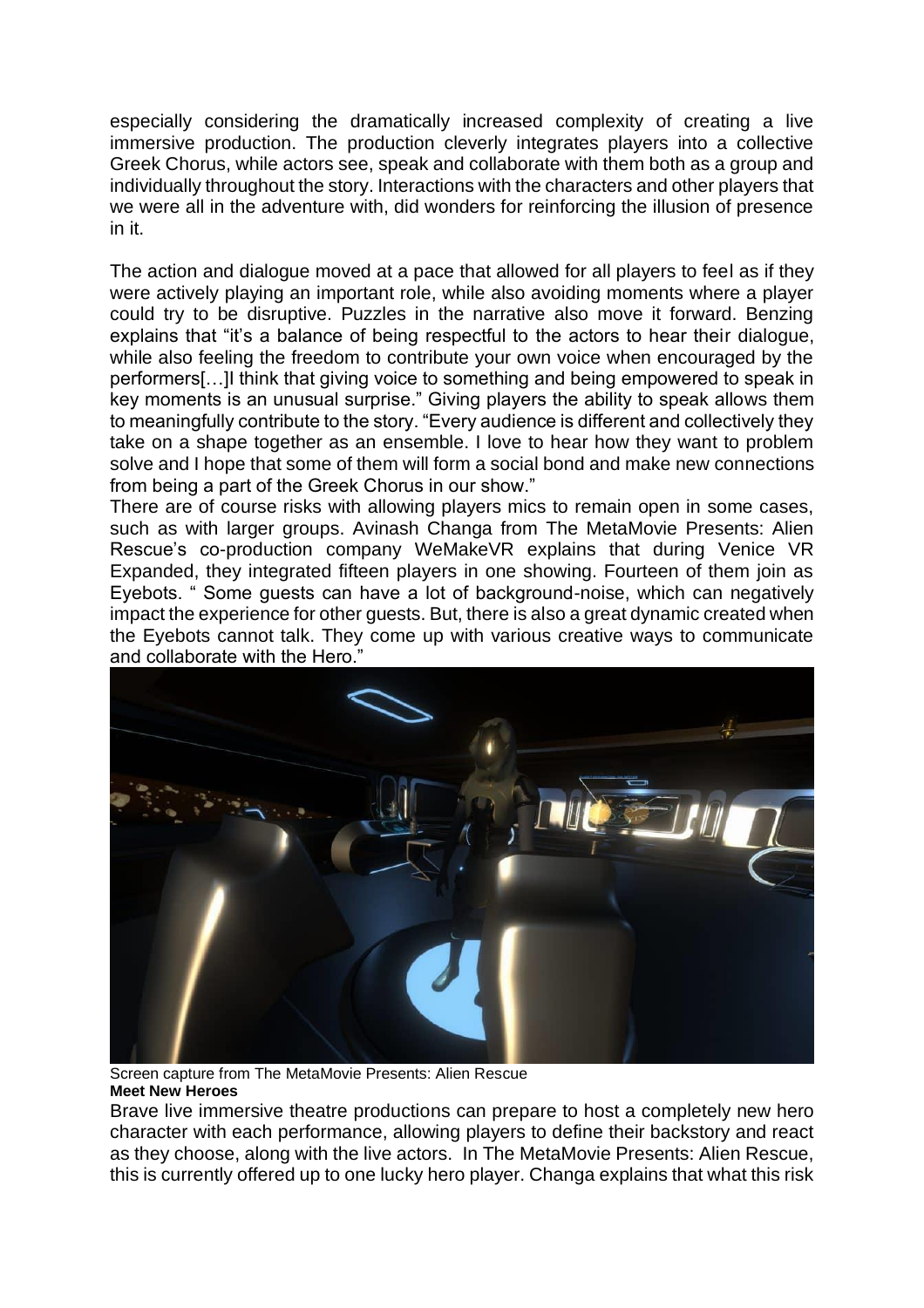requires is for the production team to rapidly get to know the player from the moment they enter the environment. "What's fascinating is that even though many of our audiences have no experience with role-playing, everyone can do it instinctively […]. So often it's just a question of giving someone some positive reinforcement so they know it's ok."

But risk still exists. A designated hero can encounter stagefright, motion-sick or even technical issues. To help to reduce this risk further, Changa shares that they've developed "a process of checks that start from the moment the guest gets a ticket…" to "a few brief checks when the Hero arrives into the virtual world." I feel that it is essential for our industry to keep taking risks, and there are other safety measures that can be considered when offering such open roles like this, such as before the play begins, and with tricks that actors and the behind-the-scenes team can employ. Magicians, comedians and more know the value and tricks for integrating the audience into their never-the-same-twice shows.



Screen capture from Finding Pandora X **Create Guardrails for Play**

The MetaMovie Presents: Alien Rescue director Jason Moore is careful to integrate tactics that guide people through the story, without disturbing the nature of agency inside the experience. He explains "We want them to follow the story, and we do use characters like Elbee to guide them in the really large maps like the massive Blackhawk Spaceship (two hundred meters long with four levels) and if you stick close to the Hero and other characters you'll always be in the center of the action. But hey, if you want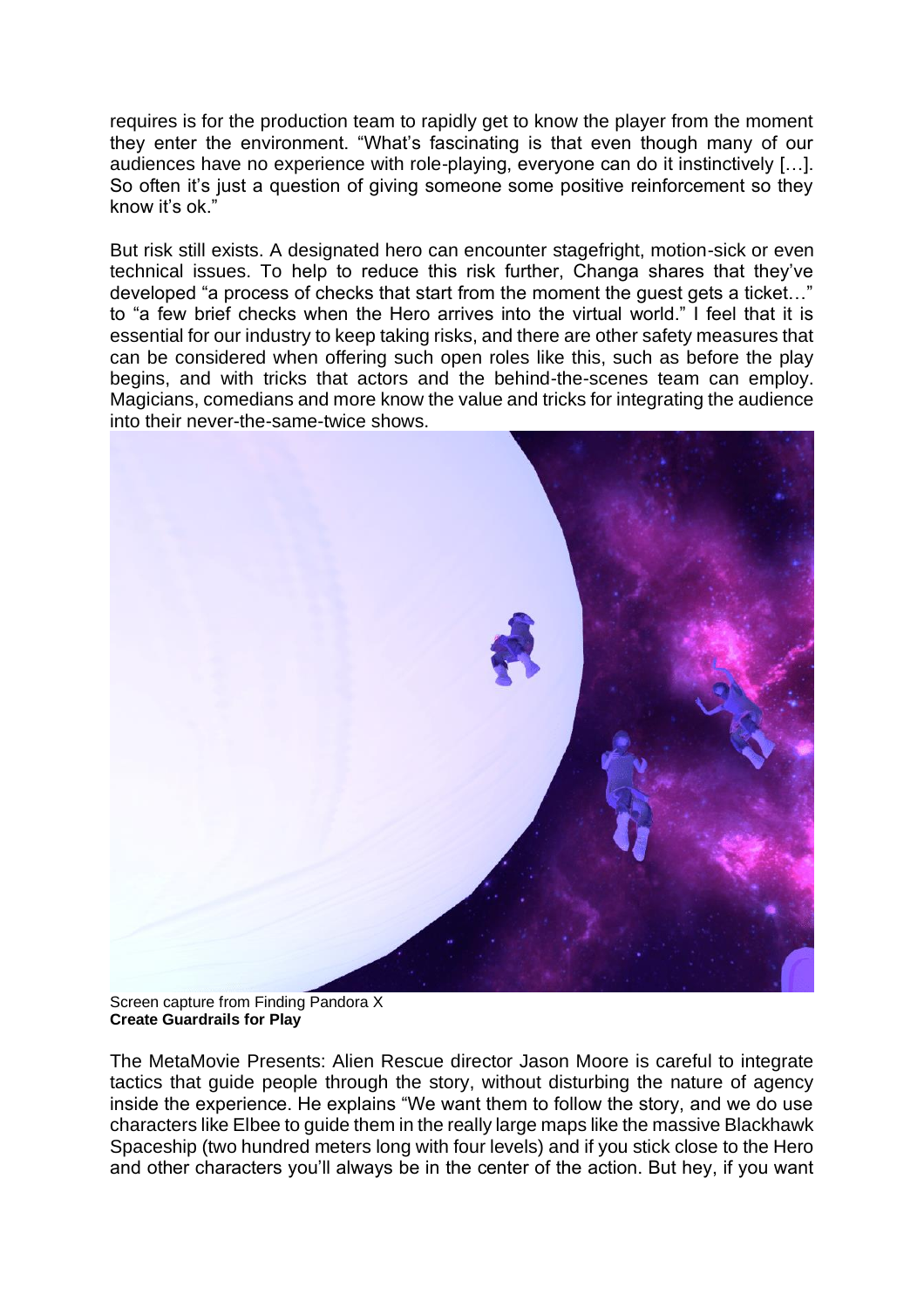to go off and explore on your own, that's fine too. And if you get lost along the way, we'll lead you back to the action, but it's really up to each audience member."

Gilles Jobin, director of La Comedie Virtuelle: Live Show, encourages guests to go absolutely anywhere they please in the space. They even have a map that allows visitors to jump from room to room if they prefer not to walk. Instead of limiting where guests can go, he chose to "make them invisible when they reach the performing space of the dancers [to] not disturb the experience of other users." This also gave me the confidence to dance even more freely with the live dancers and dancing objects.

Benzing and her team chose to lift the guardrails further, at the end of the experience. And for good reason, the guardrails were lifted when players were taught how to fly around the large environment. It was a finale to the narrative and experience, with a power that many players would not want to play with for just a short moment in time.

## **Have a Story-Based Reason for Every Element**

Magic is in the details, and the award-winning Finding Pandora X team provided thoughtful integrations of story elements into how players interact with the environment. For example, with the experiences' branching narrative, players have the choice to split up to visit different worlds. To get there, portals are required. However, the portals didn't just appear with no context. Their appearance and how they were summoned by a live actor with song, masked the technological need for portals to jump to different spaces, making it feel more seamless and entertaining. And when players are given the opportunity to fly, instead of breaking the narrative with instructions on which button to press to fly, Zeus shows players how to fly with their arms, using a mechanism that feels more natural and akin to how a child would fly during imaginative play.



Screen capture from La Comedie Virtuelle: Live Show **Choose The Right Performance Venues**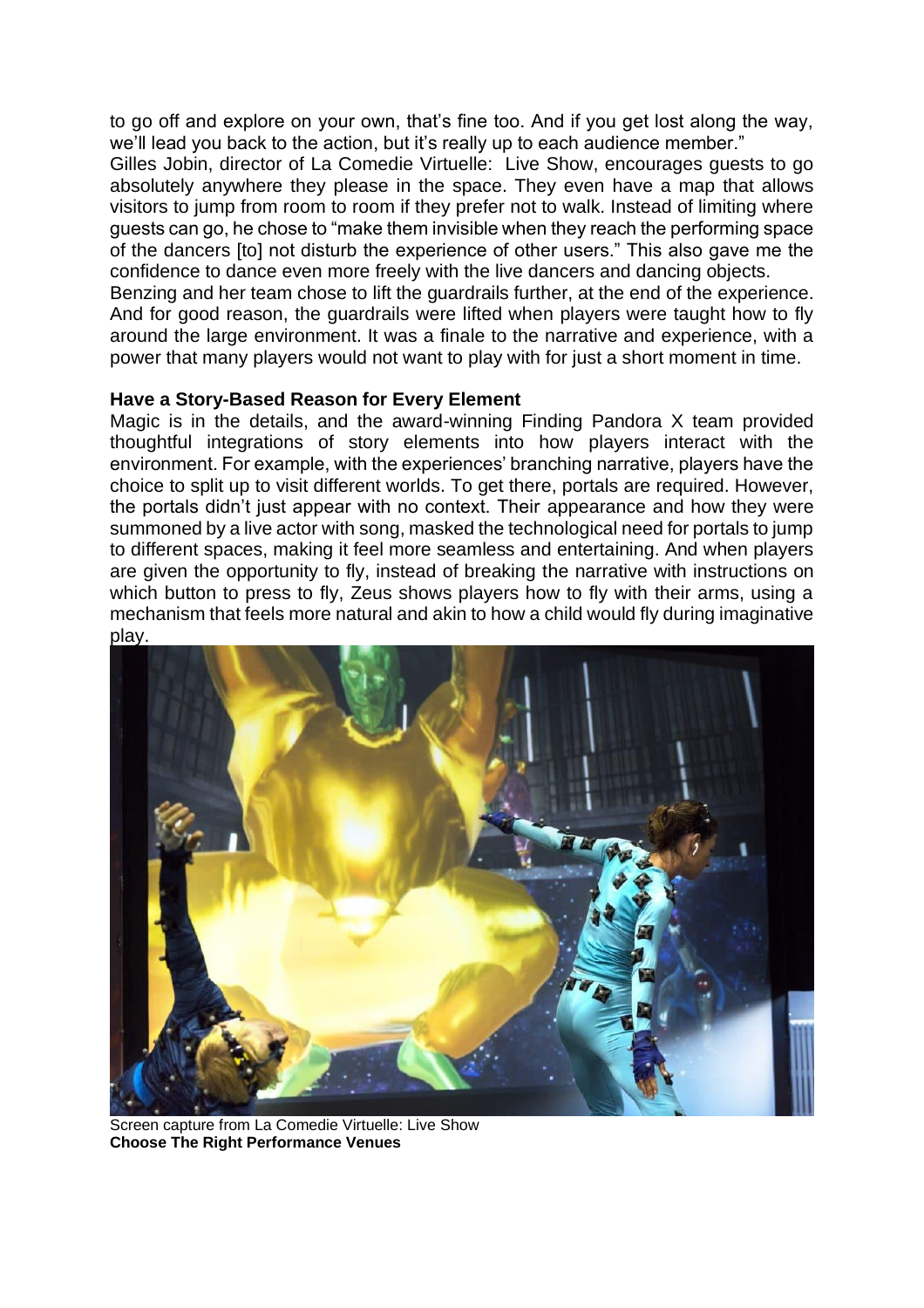Virtual performance venues are becoming increasingly accessible from people's homes.

Rosenthal highlights that consumer adoption of social VR has recently accelerated. Where social VR platforms were once considered to be tailored to a niche subculture, she explains that we're now seeing these and new platforms being used by wider audiences. In fact, with her team's collaboration with VRrOOm, all of VR island, down to the ability to take a gondola ride to get there, was recreated in VRChat for curated projects to showcase, and accredited industry leaders to network and celebrate.

As businesses and even location-based entertainment companies adopt social and collaborative immersive spaces as a solution to connect with their employees and audiences due to the pandemic, live performances in VR are an important topic to both save and inspire new businesses and experiences.

Just like traditional shows are best consumed on different platforms, like broadcast TV, Netflix or YouTube, so are live immersive experiences. The story vision should drive the decision making around which platform(s) are most appropriate. For Finding Pandora X, VRChat provided the team with what they needed to create detailed custom story worlds and avatars, while also being able to reach a wide audience of VR headset users. For The MetaMovie Presents: Alien Rescue, the team selected Neos because of the ability to allow them to collaborate in real-time inside Neos to create the very high degree of detail for their world-building, such as their lighting, textures, motion and more. And for La Comedie Virtuelle: Live Show… they created their own platform solution to bring their vision to life, allowing live mocap dancers from around the world to join the same space. Jobin explains that during Venice VR Expanded, their setup connected 3 mocap spaces at the same time from his studio in Geneva, as well as Bangalore and Sidney.

While Benzing selected VRChat for the premiere of Finding Pandora X, her productions are designed knowing that it can be valuable to tour them across different performance venues. She explains: "I think of our productions like a moving troupe, and with the right infrastructure and support … we could certainly run our production across other places." Benzing is a trailblazer for immersive theatre and has in fact designed an immersive performance for two venues at once, with Loveseat – her first innovative theatre experience selected by Venice Film Festival in 2019. It played to two audiences simultaneously – a live audience in Venice (in the real, physical world) and a virtual audience in Social VR. "I love this format" she explains "because I have an interest in bringing the live and virtual audiences closer together. But [this year] we had to eliminate the live element due to the pandemic. Focusing on just the Virtual audience has enabled us to go deeper into more immersive elements and take risks with trickier story elements during a live show by branching our narrative and running two interactive quests which play a bit like an escape room."

Between fully real and virtual worlds lives an array of additional options for live theatre. Changa explains that soon MetaMovie-experiences will "have options to actually get dozens, and later hundreds of guests" into them, with developments that will "blur the lines between gaming, cinema and immersive experiences into something very new." Our vision is to offer experiences suited for smaller groups, as well as ones that are created specifically for larger audiences, varying in the narrative through to levels of interactivity.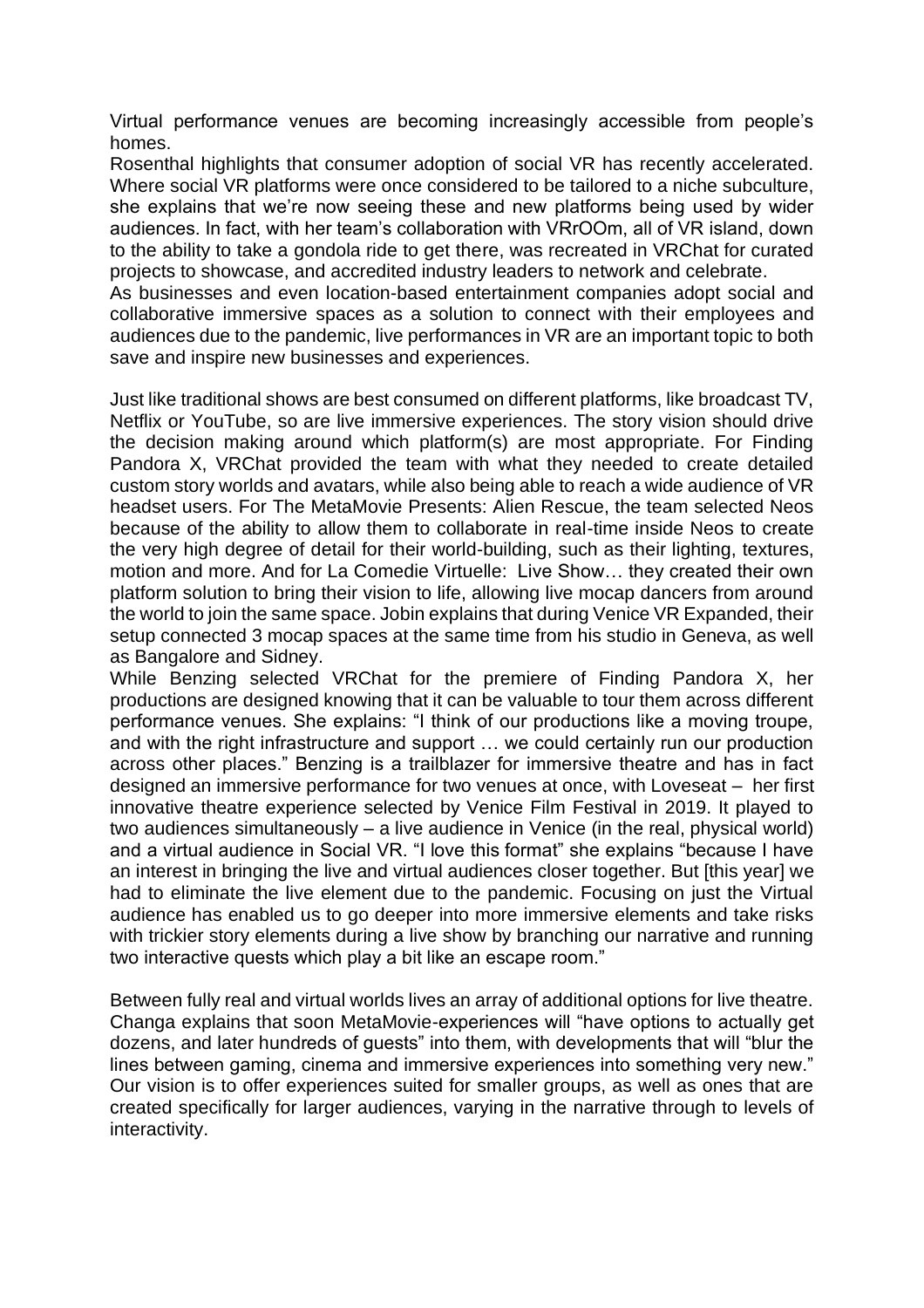

Screen capture from La Comedie Virtuelle: Live Show

## **Offer Different Ticketing Options**

In stories, there are starring and supporting roles. Each character is awarded different perspectives and opportunities. Where there is variance in the immersive theatre experience, it offers reason for players to return to try out different roles. And, it offers studios an opportunity to sell players different ticketing options. They can vary by character, timeslot, and even packaged deals.

Changa shares that when The MetaMovie Presents: Alien Rescue releases this December, they will have "various tickets with the Hero-role being a more premium tier, and less interactive roles being lower priced. There are various other models that will be released in stages after the initial launch."

In addition to ticket options that vary by the type or quantity of experiences that a player can purchase, there are add-ons that can be offered. As a member of the Greek Chorus in Finding Pandora X, my VRChat avatar received a cloak to wear before the play began. Not only did it get all players into an appropriate look for the show. But,that cloak is now a look that I've kept that I can put on my avatar even after the show. Offering players digital take-aways like this is a value-add. Plus, I saw many others exploring the visual Venice VR Expanded world wearing their cloaks which became a subtle promotion for the production.

There are many other options for ticket add-ons that can be offered. And, there are options to incent people to visit the theatre space to then trade-up to purchase a performance ticket. Jobin and his team have the theatre space open for anyone to visit at any time, even when the live dancers are not performing in La Comedie Virtuelle: Live Show. He shared that they noticed that when the show was not on, some visitors "were playing hide and seek in the virtual theatre." With beautiful environments that encourage exploration, there could be an opportunity to employ this up-sell tactic.